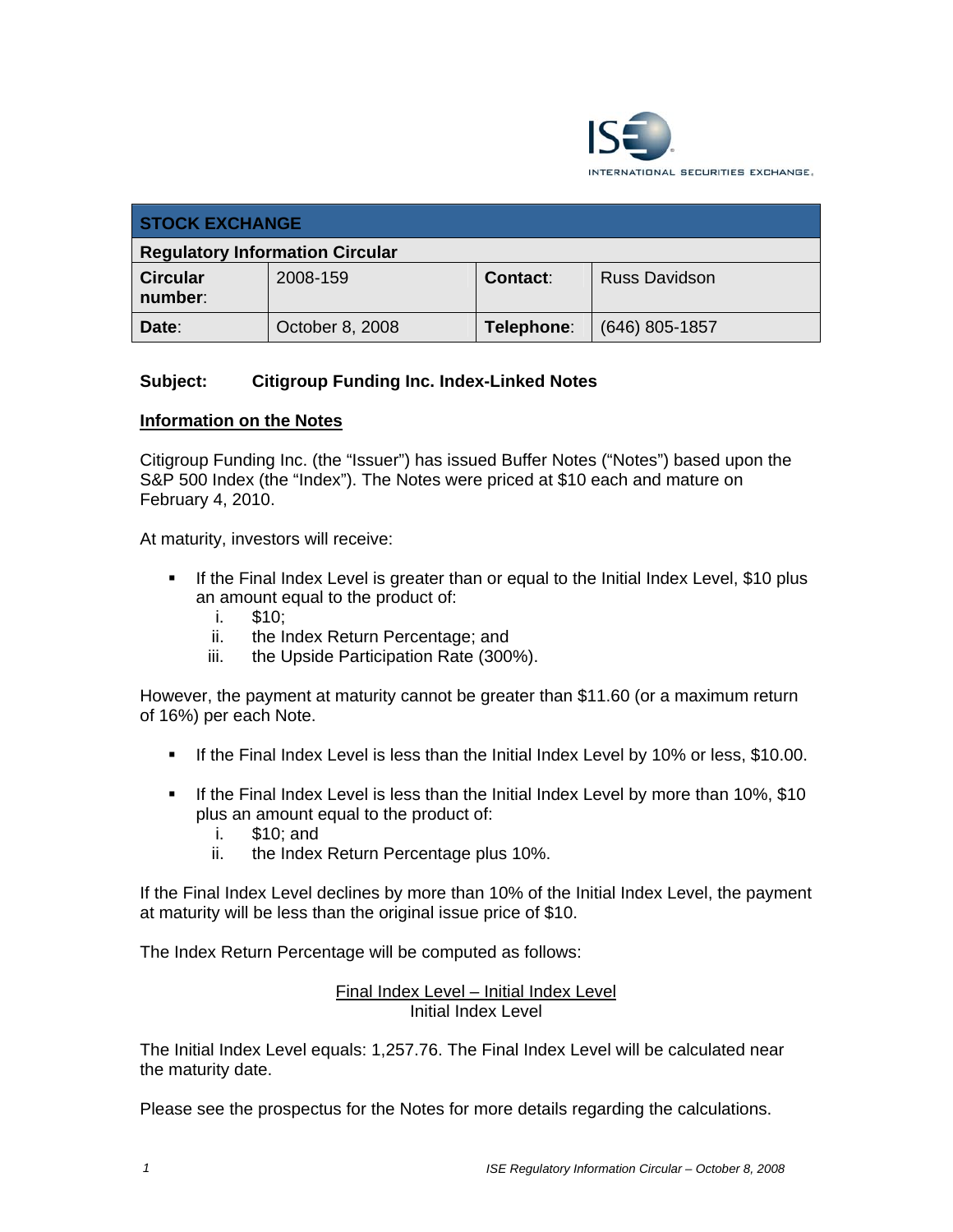It is expected that the market value of the Notes will depend substantially on the value of the Index and may be affected by a number of other interrelated factors including, among other things: the general level of interest rates, the volatility of the Index, the time remaining to maturity, the dividend yield of the stocks comprising the Index, and the credit ratings of the Issuer.

Trading in the shares on ISE is on a UTP basis and is subject to ISE equity trading rules. The shares will trade from 9:00 a.m. until 4:00 p.m. Eastern Time. Equity Electronic Access Members ("Equity EAMs") trading the shares during the Pre-Market Session are exposed to the risk of the lack of the calculation or dissemination of underlying index value or intraday indicative value ("IIV"). For certain derivative securities products, an updated underlying index value or IIV may not be calculated or publicly disseminated in the Pre-Market hours. Since the underlying index value and IIV are not calculated or widely disseminated during Pre-Market hours, an investor who is unable to calculate implied values for certain derivative securities products during Pre-Market hours may be at a disadvantage to market professionals.

Equity EAMs also should review NASD Notice to Members 03-71 for guidance on trading these products. The Notice reminds members of their obligations to: (1) conduct adequate due diligence to understand the features of the product; (2) perform a reasonable-basis suitability analysis; (3) perform customer-specific suitability analysis in connection with any recommended transactions; (4) provide a balanced disclosure of both the risks and rewards associated with the particular product, especially when selling to retail investors; (5) implement appropriate internal controls; and (6) train registered persons regarding the features, risk and suitability of these products.

**This Regulatory Information Bulletin is not a statutory Prospectus. Equity EAMs should consult the Trust's Registration Statement, SAI, Prospectus and the Fund's website for relevant information.**